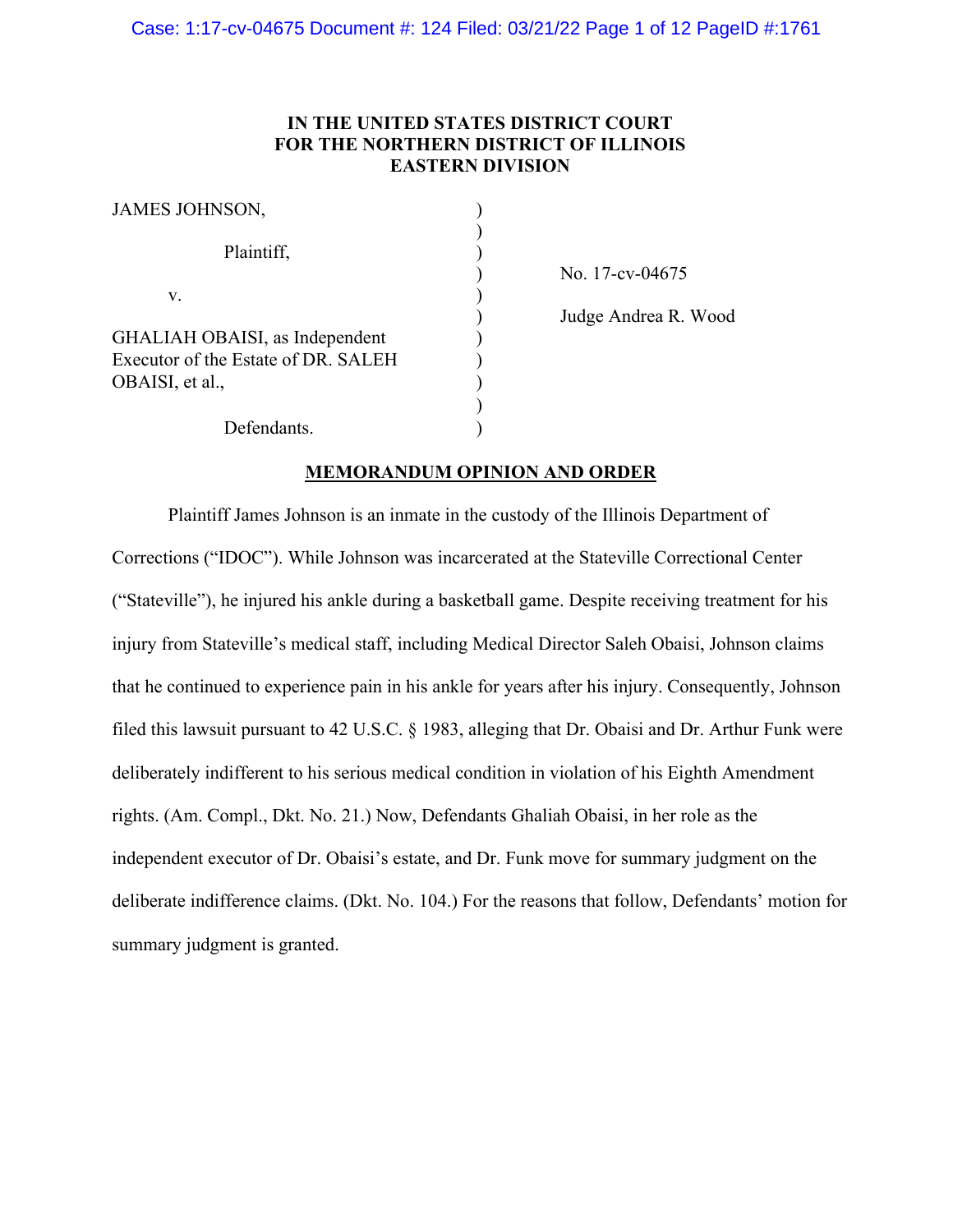### **BACKGROUND**

The following facts are undisputed.

James Johnson is an inmate in the custody of the IDOC who was incarcerated at Stateville from 2005 through 2017 and is currently housed at Lawrence Correctional Center. (Pl.'s Resp. to Defs.' Statement of Undisputed Facts ("PRDSF") ¶ 1, Dkt. No. 112.) In early September 2012, Johnson injured his left ankle while playing basketball with other Stateville inmates. (*Id.* ¶ 8.) Shortly thereafter, on September 10, 2012, a physician, Dr. Sevilla, evaluated Johnson and diagnosed him with a sprained left ankle, noting no sign of a fracture. (*Id.* ¶¶ 15–16.) Dr. Sevilla prescribed Johnson pain mediation, gave him a permit authorizing crutches, and ordered an X-ray to rule out a non-obvious ankle fracture. (*Id.* ¶ 16.) The X-ray was taken on September 17, 2012, and the radiologist concluded that it revealed no fracture. (*Id.* ¶ 17.)

Dr. Sevilla discussed Johnson's condition with Dr. Obaisi, Stateville's Medical Director, and they concluded that Johnson had a sprained ankle with secondary tendonitis. (*Id.* ¶¶ 3, 19.) Johnson received more pain medications, re-authorized permission for crutches, and an ankle brace. (*Id.* ¶ 19.) A follow-up X-ray was performed on Johnson's ankle on October 12, 2012, and the results were consistent with the first X-ray's finding of no fracture. (*Id.* ¶ 20.) While the radiologist who reviewed the second X-ray noted an apparent bone chip on the inner side of Johnson's ankle, he concluded that it was likely from an old injury or pre-existing developmental issue. (*Id.* ¶ 21.) When Johnson came in for an evaluation on October 22, 2012, Dr. Obaisi diagnosed Johnson with left foot fasciitis and tendonitis. (*Id.* ¶ 22.) Dr. Obaisi decided that Johnson's crutches should be discontinued and instead determined that Johnson's left foot should be injected with a steroid and pain medication to reduce the ankle's inflammation and accompanying pain. (*Id.*) When Dr. Obaisi saw Johnson for a follow-up visit on November 8,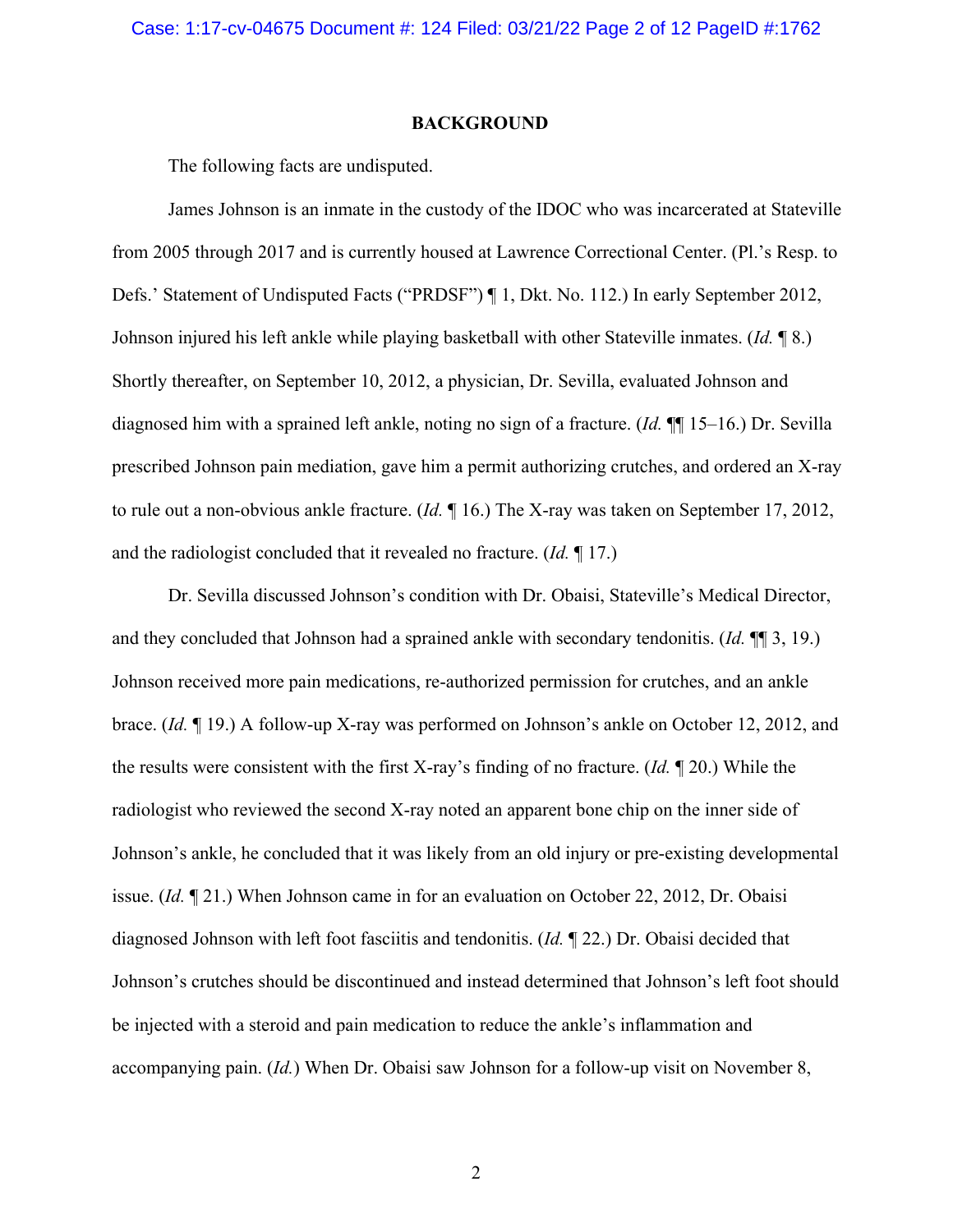### Case: 1:17-cv-04675 Document #: 124 Filed: 03/21/22 Page 3 of 12 PageID #:1763

2012, he noted that Johnson's left ankle and heel had no more swelling and Johnson reported only minor pain. (*Id.* ¶ 23.) As a result, Dr. Obaisi determined that Johnson's tendonitis was resolved. (*Id.* ¶ 24.)

On January 14, 2013, Johnson had another follow-up visit with Dr. Obaisi. (*Id.* ¶ 25.) During that visit, Johnson abruptly walked out of the exam room after receiving a cortisone injection. (*Id.*) As Johnson left the room, Dr. Obaisi observed that Johnson walked with a normal gait and no limp. (*Id.* ¶ 26.) Based on that observation and his perception that Johnson was refusing treatment, Dr. Obaisi changed Johnson's status to "follow-up as needed." (*Id.*) In March 2013, Johnson returned to Dr. Obaisi complaining of ankle and foot pain. (*Id.* ¶ 27.) When examining Johnson's ankle, Dr. Obaisi observed no swelling and full range of motion. (*Id.* ¶ 28.) But because Johnson claimed to be experiencing pain, Dr. Obaisi prescribed him antiinflammatory and pain medication. (*Id.*) Again, in July 2013, Johnson came to Dr. Obaisi reporting pain in his upper extremities and ankle but, on examination, Dr. Obaisi observed no abnormalities. (*Id.* ¶ 29.) Nonetheless, Dr. Obaisi prescribed additional pain medications for Johnson's self-reported pain. (*Id.*)

Over the next several months, Johnson had several medical appointments rescheduled due to the prison being on lockdown, patient unavailability, or scheduling conflicts. (*Id.* ¶ 30.) Thus, Johnson's next medical evaluation was not until February 28, 2014, when he saw a nurse due to his ankle pain. (*Id.* ¶ 31.) The nurse's objective findings revealed no weakness, swelling, or redness, and found full range of motion in Johnson's left ankle. (*Id.*) Johnson again reported ankle pain during a visit with a nurse on May 12, 2014. (*Id.* ¶ 33.) The nurse subsequently consulted with Dr. Obaisi, and Dr. Obaisi authorized Johnson to receive an ankle brace. (*Id.* ¶ 33.) After Dr.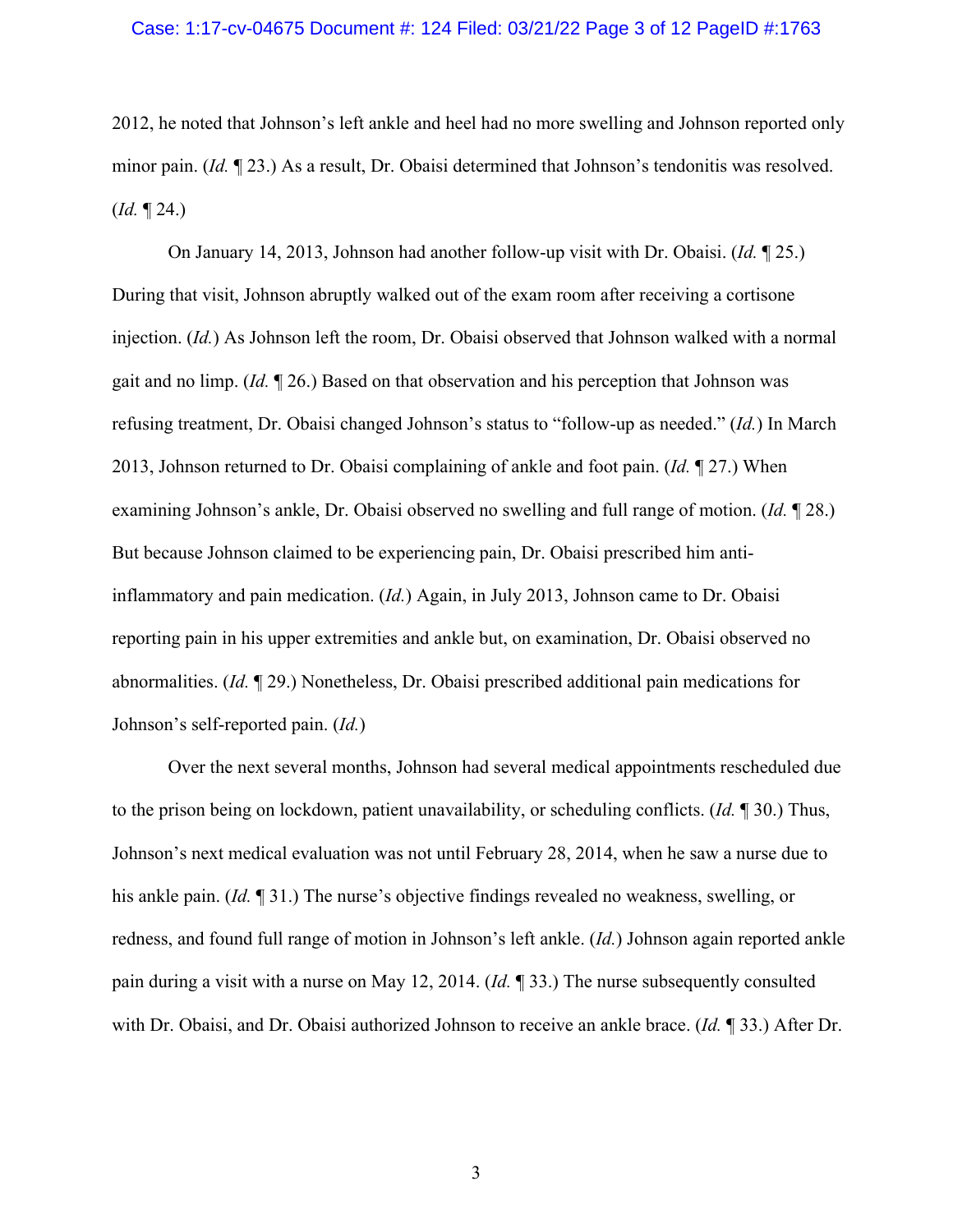### Case: 1:17-cv-04675 Document #: 124 Filed: 03/21/22 Page 4 of 12 PageID #:1764

Obaisi evaluated Johnson on August 8, 2014, he ordered an X-ray be taken of Johnson's left foot and ankle. (*Id.* ¶ 34.) The X-ray revealed no fracture and was otherwise unremarkable. (*Id.* ¶ 35.)

Later in August 2014, another Stateville physician, Dr. Martija, examined Johnson's ankle and noted that the areas where Johnson felt pain were not consistent with the anatomic site of the bone chip in his ankle. (*Id.* ¶ 36.) Dr. Martija further noted that Johnson's pain did not affect his gait or activities of daily living. (*Id.*) Finally, Dr. Martija reported that Johnson was not wearing the ankle brace previously prescribed for him by Dr. Obaisi. (*Id.*) On November 12, 2014, Johnson visited Dr. Obaisi regarding pain in his left foot. (*Id.* ¶ 38.) Dr. Obaisi assessed Johnson as having plantar fasciitis, prescribed additional pain medication, and ordered another X-ray. (*Id.*) Once again, the X-ray found nothing other than the old bone chip. (*Id.* ¶ 39.)

On May 21, 2015, Johnson's left ankle was evaluated by a nurse who performed a physical examination and found no swelling or bruising and full range of motion. (*Id.* ¶ 42.) Johnson had four medical appointments between June 2015 and June 2016 unrelated to his ankle pain and did not report experiencing ankle pain during any of those appointments. (*Id.* ¶¶ 44–48.) But when he visited a physician's assistant in July 2016, Johnson claimed to be experiencing pain in his back and ankle. (*Id.* ¶ 49.) Following a physical examination, the physician's assistant assessed Johnson as having chronic pain resulting from myositis and referred him to Dr. Obaisi for a reevaluation. (*Id.*) When Dr. Obaisi evaluated Johnson on July 16, 2016, he ordered an X-ray of Johnson's left foot and ankle but the X-ray results were again negative. (*Id.* ¶ 51.) Another Xray performed on July 29, 2016, also yielded negative findings. (*Id.* ¶¶ 52–53.)

Johnson visited a physician's assistant on February 22, 2017, complaining of knee and ankle pain. (*Id.* ¶ 56.) The physician's assistant's physical examination revealed no swelling, distress, and full range of motion in Johnson's foot and ankle. (*Id.* ¶ 57.) She assessed Johnson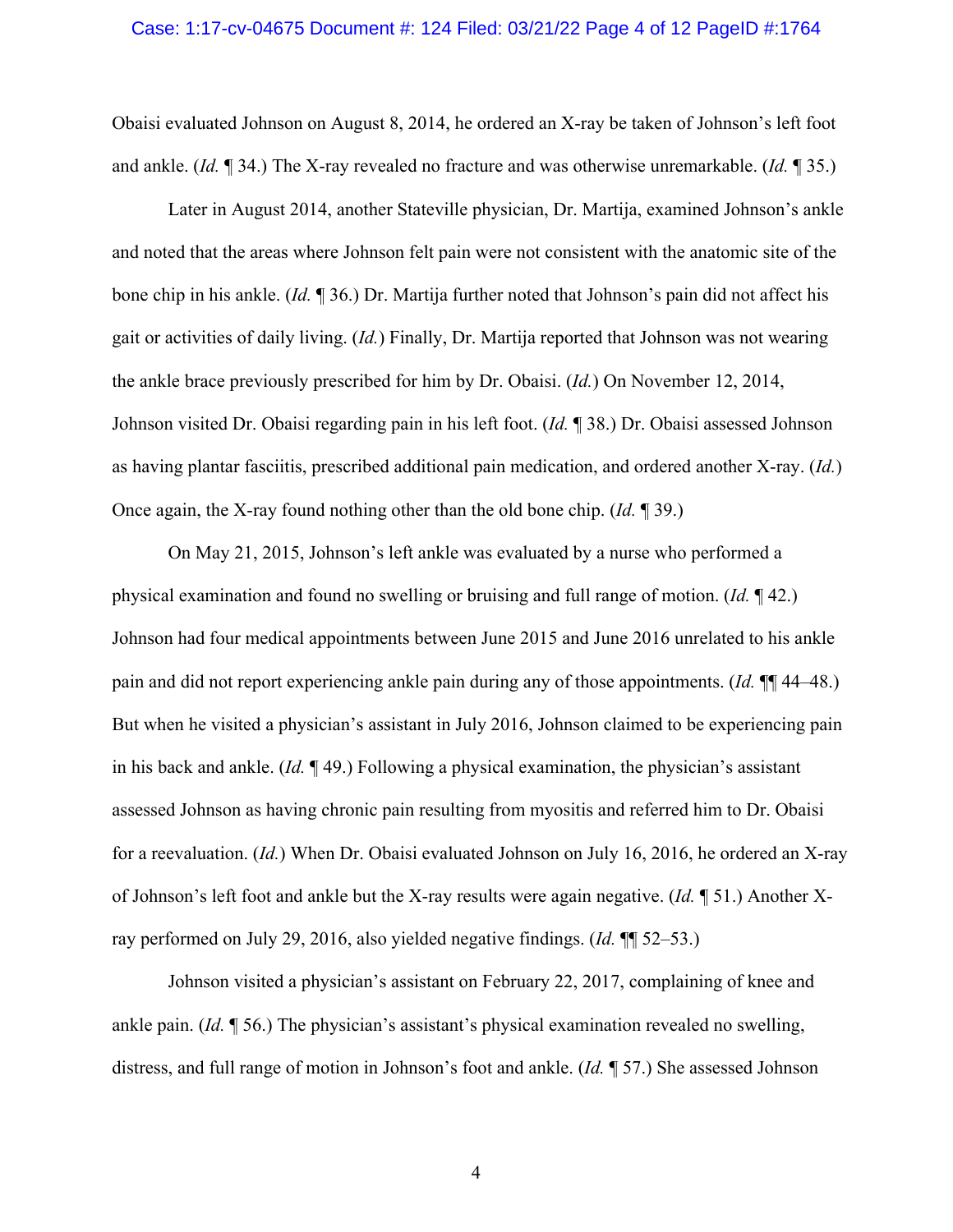### Case: 1:17-cv-04675 Document #: 124 Filed: 03/21/22 Page 5 of 12 PageID #:1765

with chronic pain, prescribed him pain medication, referred him for physical therapy, and referred him to see Dr. Obaisi. (*Id.*) When Dr. Obaisi evaluated Johnson on March 22, 2017, his physical examination revealed no issues but Dr. Obaisi ordered another X-ray to rule out any fracture. (*Id.* ¶ 58.) The X-ray was negative. (*Id.* ¶ 59.) On April 20, 2017, Johnson visited with Dr. Obaisi, who diagnosed Johnson with chronic left-ankle tendonitis and prescribed Johnson additional pain and anti-inflammatory medication. (*Id.* ¶ 60.) Dr. Obaisi also recommended Johnson consult with an orthopedic surgeon and made a referral to Wexford Health Sources Inc.'s ("Wexford")<sup>[1](#page-4-0)</sup> collegial review<sup>[2](#page-4-1)</sup> to discuss the recommendation. (*Id.*  $\llbracket 61$ .) Following the collegial review, Wexford approved Dr. Obaisi's recommendation for Johnson to receive an off-site orthopedic consultation. (*Id.* ¶ 63.) During a security sweep of Johnson's cell conducted on May 22, 2017, IDOC correctional officers recovered multiple expired pain medications prescribed to Johnson between 2014 and 2016, thereby revealing that Johnson had not taken his medications as prescribed. (*Id.* ¶ 64.)

After a physical therapy session on June 6, 2017, Johnson claimed that his legs felt a little stronger. (*Id.* ¶ 65.) Two weeks later, Johnson completed another physical therapy session. (*Id.* ¶ 66.) His physical therapist noted that Johnson walked normally and further reported that Johnson's complaints of pain were "highly subjective" and that he would be discharged soon. (*Id.* ¶ 66.) Before Johnson could receive the off-site orthopedic consultation recommended by Dr. Obaisi, he was transferred to Menard Correctional Center ("Menard") and thus was no longer under the care of Dr. Obaisi. (*Id.* ¶ 67.) During his initial intake screening at Menard, Johnson

<span id="page-4-0"></span><sup>&</sup>lt;sup>1</sup> Wexford contracts with the IDOC to provide medical services at Stateville and employed Dr. Obaisi and the other Stateville medical staff. (PRDSF ¶ 3.)

<span id="page-4-1"></span><sup>&</sup>lt;sup>2</sup> Collegial review refers to a discussion between the Stateville Medical Director, a Wexford corporate physician, and others regarding a patient's potential treatment options. (PRDSF ¶ 62.)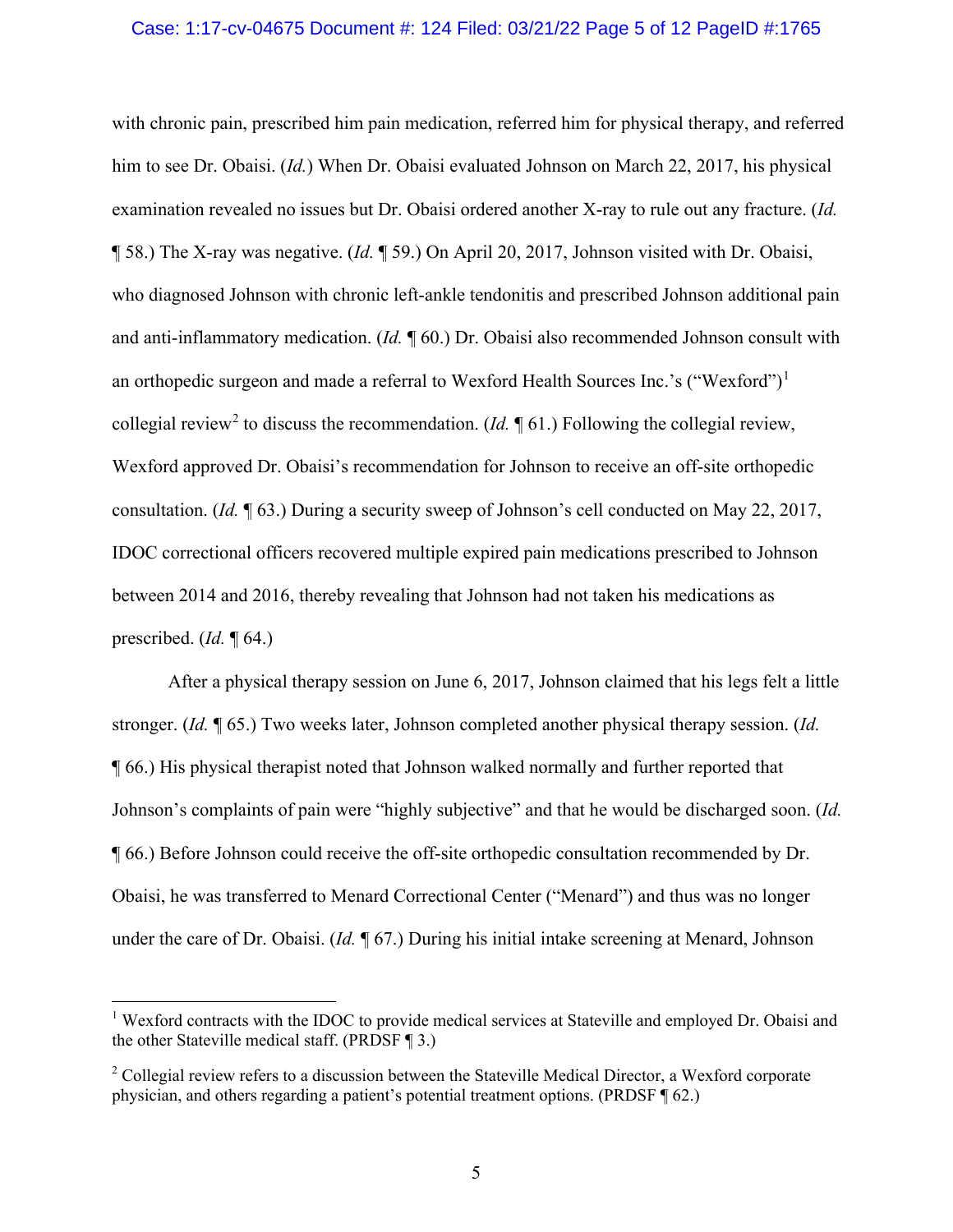made no mention of any ankle pain. (*Id.*) While incarcerated at Menard, Johnson repeatedly refused to see on-site physicians or appear for evaluations necessary to receive treatment off-site. (*Id.* ¶¶ 68–69.) Because he voluntarily failed to appear for the necessary evaluations, Johnson's referral for off-site orthopedic treatment was canceled on January 26, 2018. (*Id.* ¶ 70.) Since Johnson left Stateville, he has not received any medical treatment for his left ankle. (*Id.* ¶ 71.)

### **DISCUSSION**

Summary judgment is appropriate if the admissible evidence considered as a whole shows that there is no genuine dispute as to any material fact and the movant is entitled to judgment as a matter of law, even after all reasonable inferences are drawn in the non-movant's favor. *Dynegy Mktg. & Trade v. Multiut Corp.*, 648 F.3d 506, 517 (7th Cir. 2011). Here, Defendants seek summary judgment on Johnson's § 1983 claim that Dr. Obaisi and Dr. Funk were deliberately indifferent to Johnson's serious medical needs in violation of the Eighth Amendment.

An Eighth Amendment deliberate indifference claim requires a plaintiff to establish that he suffered from "(1) an objectively serious medical condition to which (2) a state official was deliberately, that is subjectively, indifferent." *Whiting v. Wexford Health Sources, Inc.*, 839 F.3d 658, 662 (7th Cir. 2016) (internal quotation marks omitted). The first, objective element of a deliberate indifference claim requires in the medical context that "the inmate's medical need be sufficiently serious." *Walker v. Benjamin*, 293 F.3d 1030, 1037 (7th Cir. 2002). The second, subjective element requires the plaintiff to prove that the "prison official acted with a sufficiently culpable state of mind. A negligent or inadvertent failure to provide adequate medical care is insufficient to state a [§] 1983 claim." *Id.*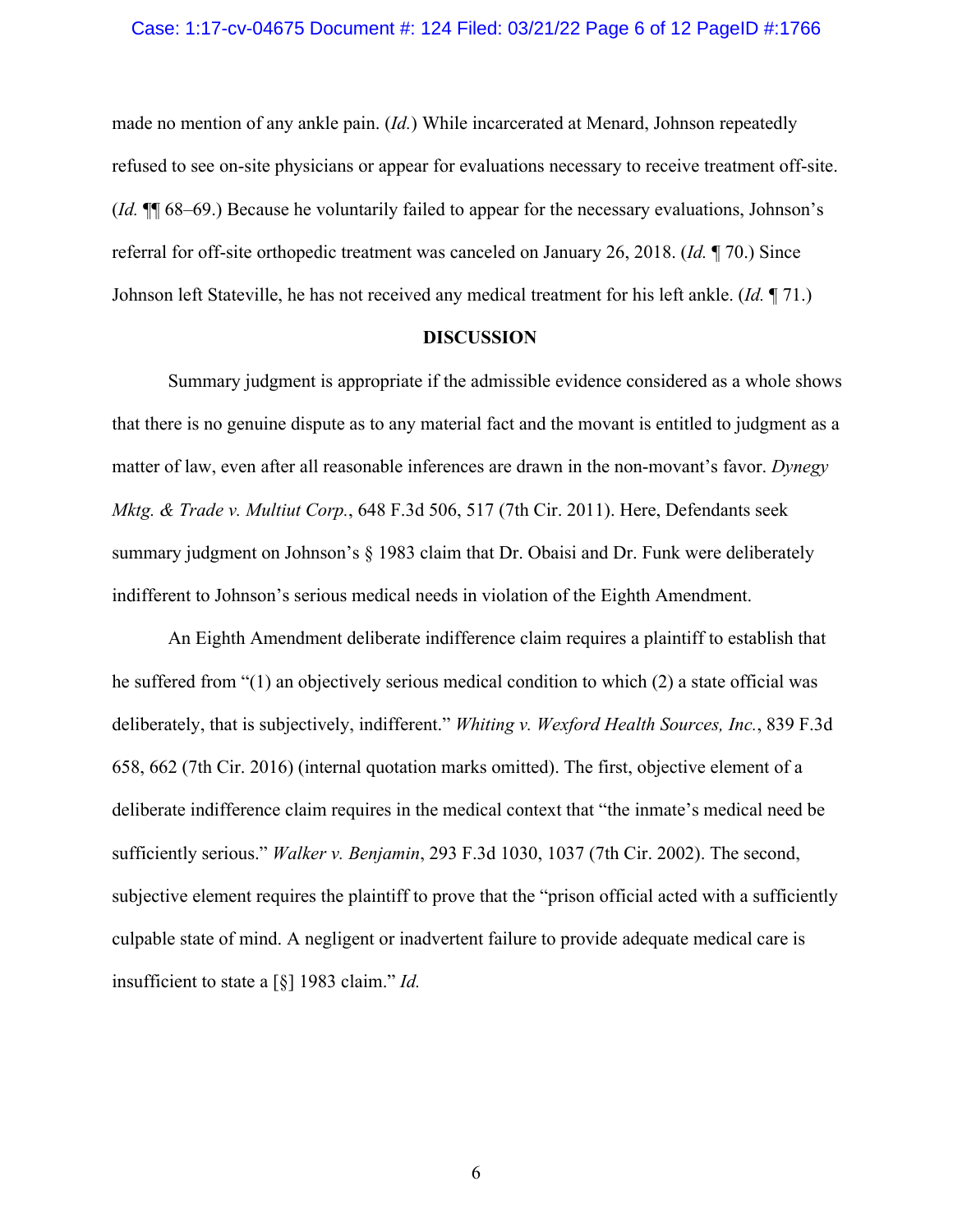# **I. Dr. Funk**

The Court first addresses Johnson's deliberate indifference claim against Dr. Funk. At all times relevant here, Dr. Funk was the Regional Medical Director for Wexford. (PRDSF ¶ 5.) Yet Johnson concedes that he was never treated by Dr. Funk and has never even interacted with him. (*Id.* ¶¶ 72–74.) Nor does Johnson claim that Dr. Funk had any knowledge of the treatment Johnson received from Stateville's medical staff or any grievances Johnson submitted. (*Id.* ¶¶ 75– 76.) To hold an individual defendant liable under § 1983, a plaintiff must prove that the defendant "caused or participated in a constitutional deprivation." *Vance v. Peters*, 97 F.3d 987, 991 (7th Cir. 1996). Thus, a supervising prison official like Dr. Funk "cannot be personally liable under a theory of respondeat superior." *Id.* at 992–93 (internal quotation marks omitted). Rather, "some causal connection or affirmative link between the action complained about and the official sued is necessary for § 1983 recovery." *Id.* at 993 (internal quotation marks omitted). Where an official did not directly participate in treating a plaintiff, such a connection can be shown where the official nonetheless "condoned or acquiesced in a subordinate's unconstitutional treatment." *Minix v. Canarecci*, 597 F.3d 824, 833 (7th Cir. 2010).

Although Johnson acknowledges there is no evidence showing that Dr. Funk had any involvement in his treatment, he asserts that he filed multiple grievances that Dr. Funk must have known about, given his supervisory position. However, the Seventh Circuit has been clear that there is no "ironclad rule that any prisoner communication to a prison official anywhere in the corrections hierarchy constitutes adequate notice to the official of a violation of the Eighth Amendment." *Vance*, 97 F.3d at 993. It is the plaintiff's burden to "demonstrat[e] that the communication, in its content and manner of transmission, gave the prison official sufficient notice to alert him or her to 'an excessive risk to inmate health or safety.'" *Id.* (quoting *Farmer v.*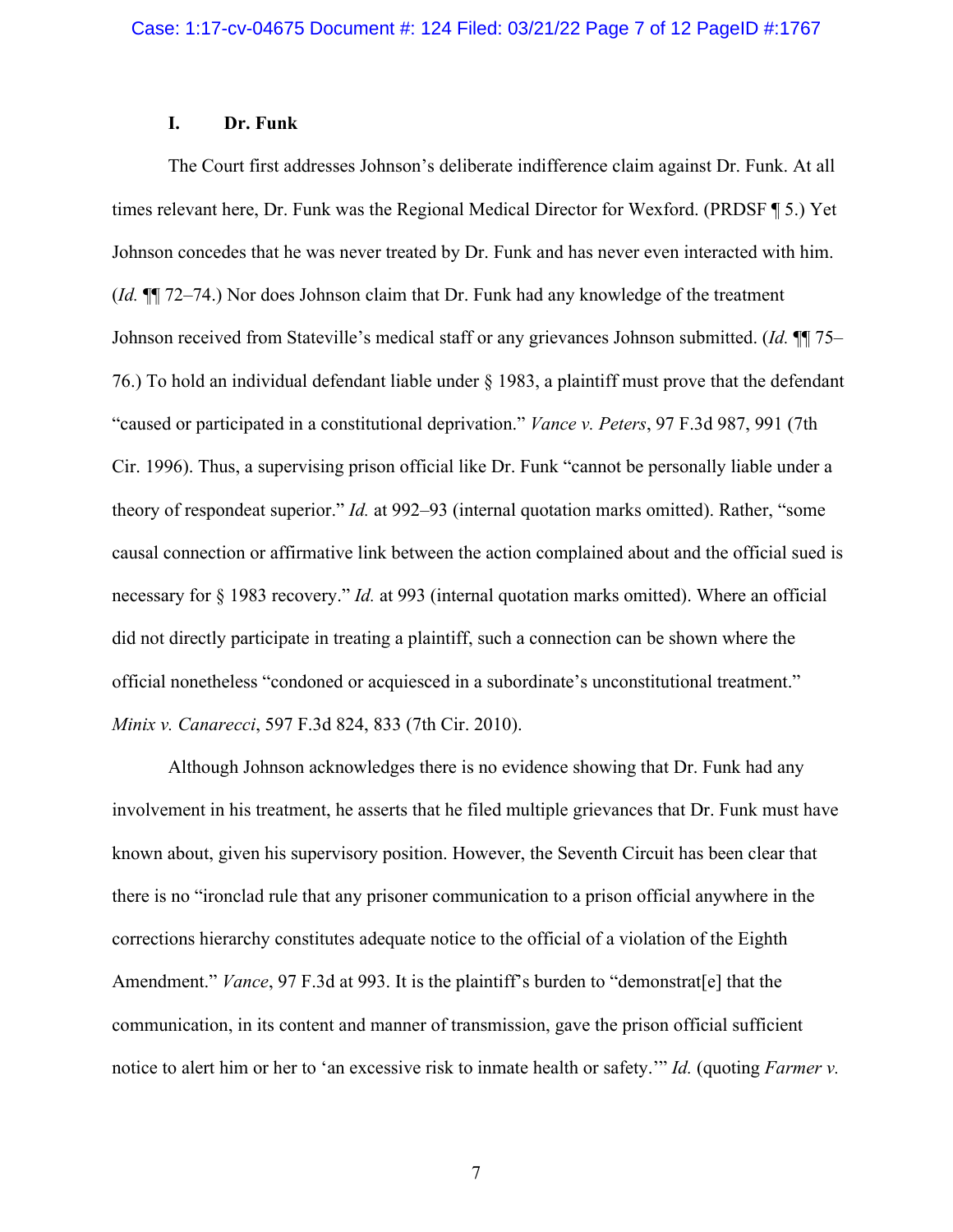*Brennan*, 511 U.S. 825, 837 (1994)). Johnson falls well short of satisfying his burden, as he points to no evidence of any particular communication sent to Dr. Funk that would have given him notice of the allegedly deficient care Johnson received for his ankle injury. Consequently, Johnson's deliberate indifference claim against Dr. Funk fails as a matter of law and Dr. Funk is entitled to summary judgment.

### **II. Dr. Obaisi**

Unlike Dr. Funk, Dr. Obaisi was one of the physicians directly involved in treating Johnson's ankle injury. Johnson argues that because his ankle pain did not resolve over the nearly five years he was under Dr. Obaisi's care, the doctor's treatment was necessarily constitutionally inadequate.

To satisfy the objective element of a deliberate indifference claim, a plaintiff must show that he had "a medical condition that has been diagnosed by a physician as mandating treatment or one that is so obvious that even a lay person would perceive the need for a doctor's attention." *Edwards v. Snyder*, 478 F.3d 827, 830–31 (7th Cir. 2007). There are "a variety of medical conditions" that can qualify as objectively serious. *Id.* at 831. In an unpublished (and therefore non-precedential) decision, the Seventh Circuit held that an "ankle sprain did not constitute a serious medical need." *Bacon v. Harder*, 248 F. App'x 759, 761 (7th Cir. 2007). But that finding was supported by what the Seventh Circuit described as "ample evidence in the record," which is not the case here. Nothing in the Seventh Circuit's unpublished order, suggests that an ankle sprain could not constitute a serious medical need under other circumstances. Indeed, subsequent district courts have found that "where an inmate's foot or ankle injury causes significant or prolonged pain, a reasonable jury can find that the injury constitutes a serious medical condition." *Jordan v. Stahr*, No. 11 C 2362, 2017 WL 959013, at \*4 (N.D. Ill. Mar. 13, 2017); *see also*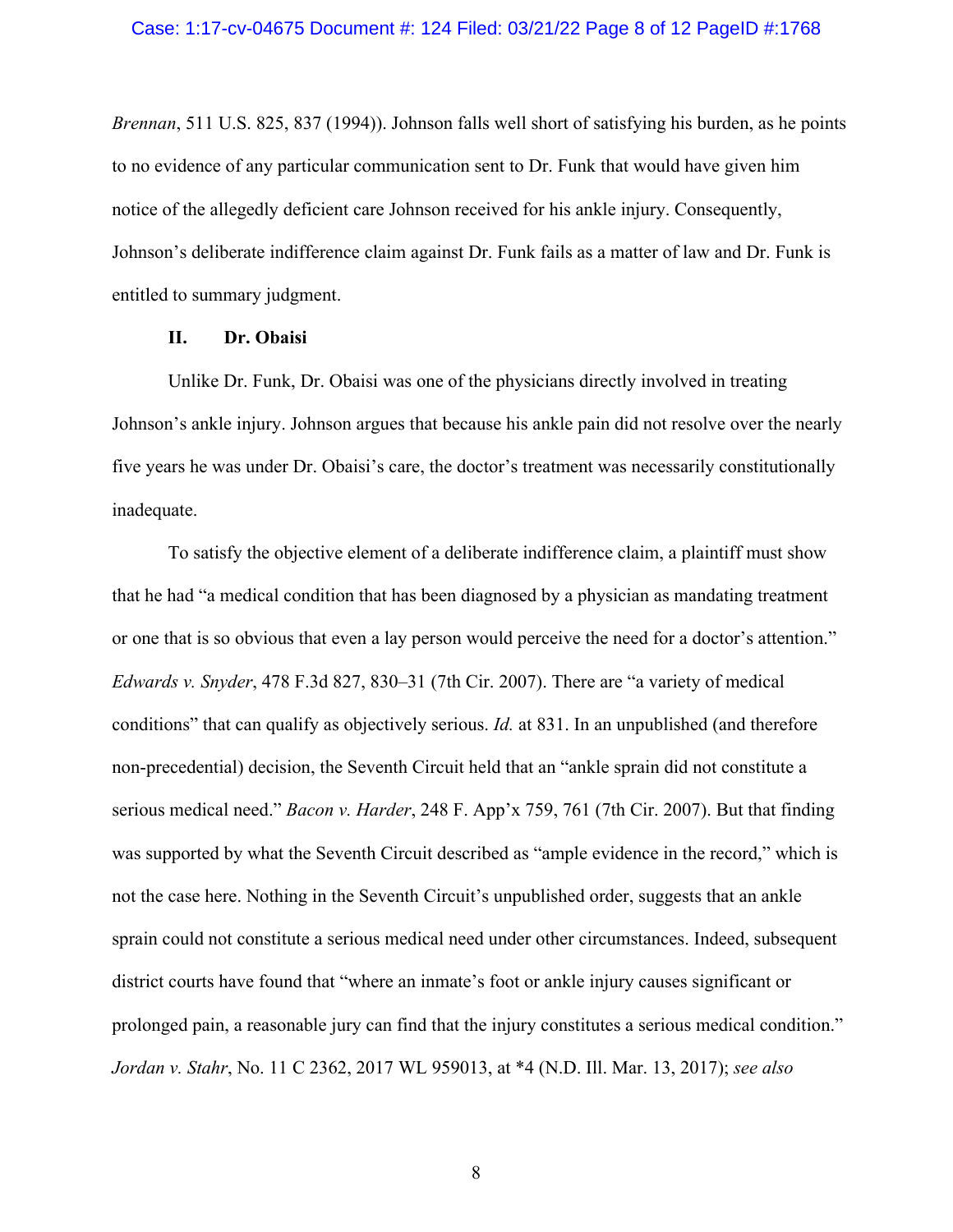#### Case: 1:17-cv-04675 Document #: 124 Filed: 03/21/22 Page 9 of 12 PageID #:1769

*Alvarez v. Wexford Health Sources, Inc.*, No. 13 C 703, 2016 WL 7046617, at \*4 (N.D. Ill. Dec. 5, 2016) (noting disagreement among courts as to whether an ankle sprain is an objectively serious medical condition but observing that evidence of persistent, prolonged pain is usually sufficient to create a question of fact). Here, given that Johnson's ankle injury has caused him prolonged pain, this Court finds that a reasonable jury could conclude that it was a serious medical condition.

Next, the Court turns to whether Dr. Obaisi was deliberately indifferent to Johnson's ankle injury. For a prison official to be deliberately indifferent, he "must know of facts from which he could infer that a substantial risk of serious harm exists, and he must actually draw the inference." *Whiting*, 839 F.3d at 662. "While evidence of medical malpractice often forms the basis of a deliberate indifference claim, the Supreme Court has determined that plaintiffs must show more than mere evidence of malpractice to prove deliberate indifference." *Petties v. Carter*, 836 F.3d 722, 728 (7th Cir. 2016) (citing *Estelle v. Gamble*, 429 U.S. 97, 104–05 (1976)). Instead, a medical professional is liable only where he makes "a decision that represents such a substantial departure from accepted professional judgment, practice, or standards, as to demonstrate that the person responsible actually did not base the decision on such a judgment." *Jackson v. Kotter*, 541 F.3d 688, 697 (7th Cir. 2008) (internal quotation marks omitted). Thus, "where evidence exists that the defendant[] knew better than to make the medical decisions that [he] did," the claim should go to a jury. *Petties*, 836 F.3d at 731. By contrast, "a mere disagreement with the course of the inmate's medical treatment does not constitute an Eighth Amendment claim of deliberate indifference." *Snipes v. DeTella*, 95 F.3d 586, 591 (7th Cir. 1991) (internal quotation marks omitted).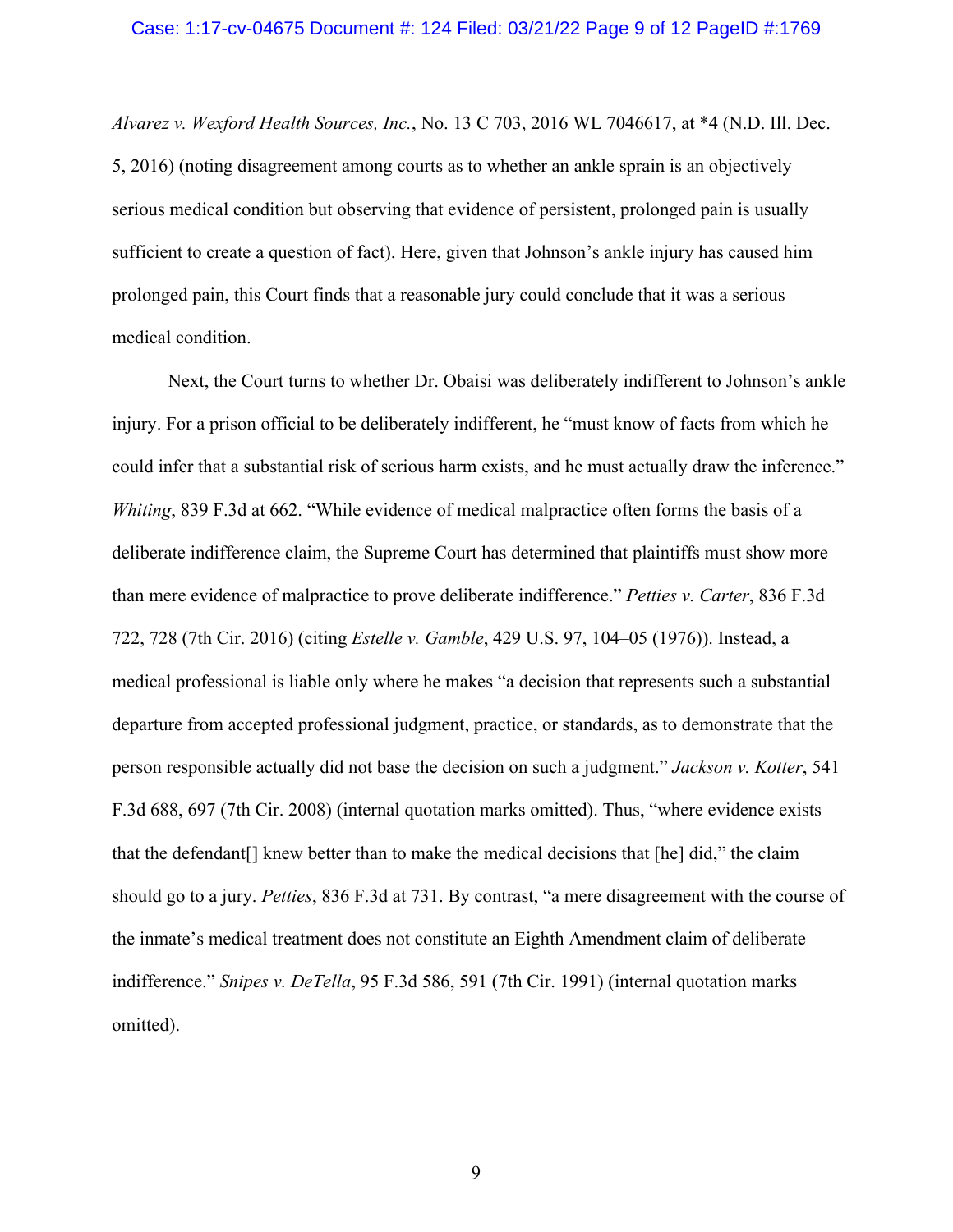### Case: 1:17-cv-04675 Document #: 124 Filed: 03/21/22 Page 10 of 12 PageID #:1770

In considering whether a defendant has been deliberately indifferent, a court must look to "the totality of an inmate's medical care." *Petties*, 836 F.3d at 728. Here, the undisputed record shows that Dr. Obaisi (and other Stateville medical professionals) were attentive to Johnson's complaints of ankle pain. Over a five-year period, Johnson's ankle was X-rayed seven times each time the X-ray revealed no fracture or other finding that could be associated with his reported ankle pain. Further, after about two months of treatment, Dr. Obaisi and other medical professionals' physical examinations found no swelling and full range of motion in Johnson's ankle and no abnormalities in his gait. While Johnson continued to report pain in his ankle, Dr. Obaisi was not deliberately indifferent to that pain and prescribed Johnson pain medications. Nor did Dr. Obaisi persist in one single course of treatment once it became clear that Johnson's pain was not resolving. *See id.* at 729–30 ("[One] situation that might establish a departure from minimally competent medical judgment is where a prison official persists in a course of treatment known to be ineffective."). Instead, Dr. Obaisi elevated Johnson's treatment by injecting his ankle with steroids and pain medications, authorizing an ankle brace, and eventually recommending a referral to an orthopedic surgeon. *See Walker v. Wexford Health Sources, Inc.*, 940 F.3d 954, 965 (7th Cir. 2019) (affirming summary judgment and finding no deliberate indifference where the defendant responded to the inmate's changing symptoms and made referrals when necessary, "all the while treating [the inmate's] symptoms"); *Pyles v. Fahim*, 771 F.3d 403, 412 (7th Cir. 2014) (affirming summary judgment and determining that a doctor was not deliberately indifferent to an inmate's pain when he responded to the inmate's complaints about the ineffectiveness of medications "by prescribing new medications or changing doses"). And Johnson does not contend that Dr. Obaisi's treatment made his pain worse. *See Johnson v. Dominguez*, 5 F.4th 818, 826 (7th Cir. 2021) (concluding that the defendants did not persist in a conservative treatment that they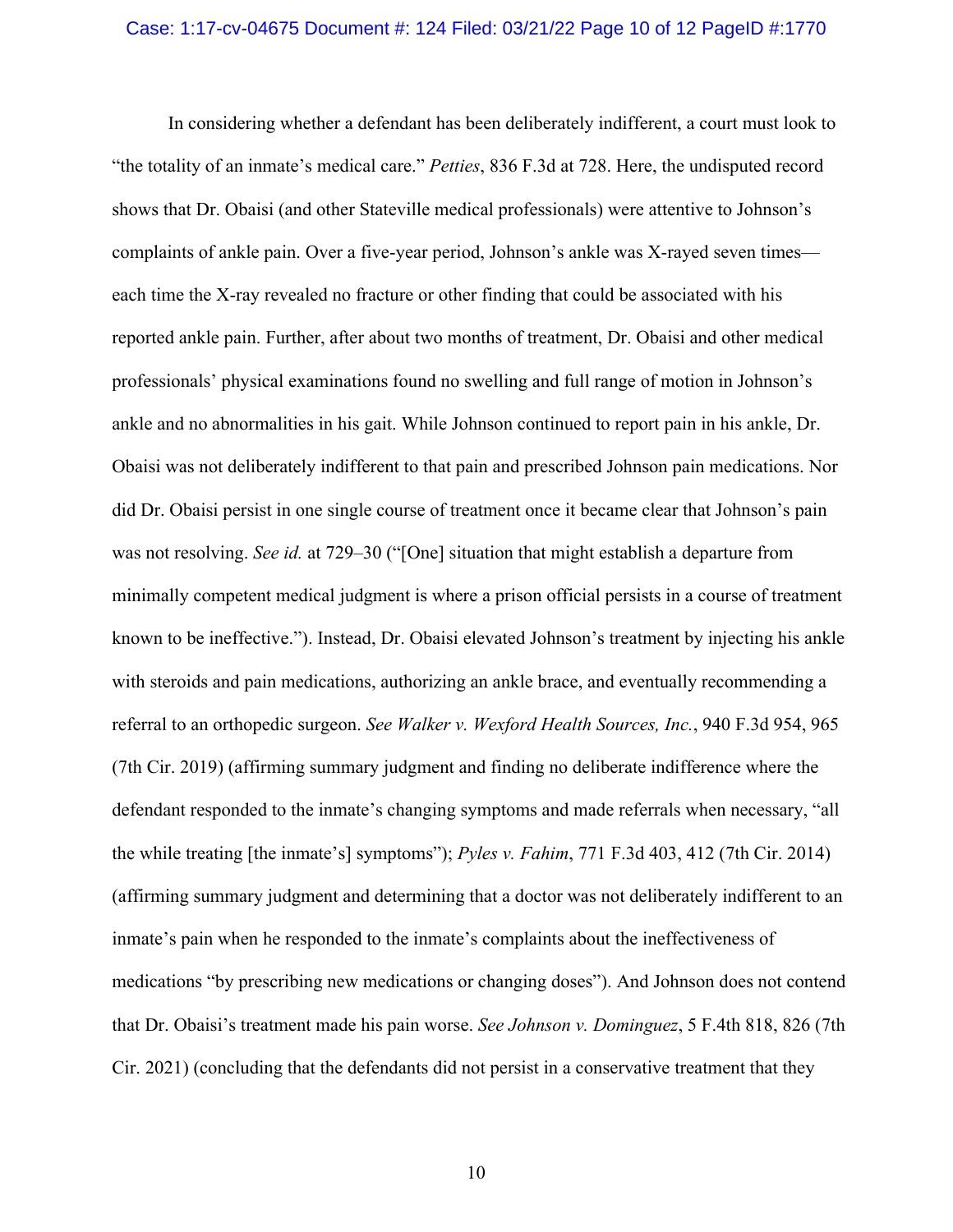### Case: 1:17-cv-04675 Document #: 124 Filed: 03/21/22 Page 11 of 12 PageID #:1771

knew to be ineffective because even though the plaintiff continued to complain of intermittent hernia pain, the hernia did not change in size and his symptoms did not worsen).

That the efforts of Dr. Obaisi and other Stateville medical staff were not fully successful<sup>[3](#page-10-0)</sup> in alleviating Johnson's ankle pain is not sufficient, by itself, to establish deliberate indifference. And given that the record shows that Johnson did not take his pain medications or wear his ankle brace as directed, his own noncompliance with treatment may have been responsible for the duration of his pain. *See Walker*, 940 F.3d at 965 ("That [the inmate's] pain and other symptoms did not subside is not evidence of [the defendant's] deliberate indifference, especially considering that [the inmate] voluntarily stopped taking pain medication at some point  $\dots$  ."). Notably, Johnson fails to point to any evidence tending to show that Dr. Obaisi provided deficient care. Instead, he relies on allegations made in his amended complaint. But "a party cannot defeat summary judgment by relying on unsubstantiated facts or by merely resting on [his] pleadings." *Reliford v. Ghosh*, No. 10 C 3555, 2012 WL 2458565, at \*6 (N.D. Ill. June 27, 2012). Moreover, the record is not clear as to the exact cause of Johnson's prolonged pain, and Johnson does not identify any treatment that would have been more appropriate than that provided by Dr. Obaisi. *See Wilson v. Adams*, 901 F.3d 816, 821 (7th Cir. 2018) (affirming summary judgment in favor of the defendant, noting that "[i]t is true that continuing the same treatment despite no results can constitute indifferent treatment, but [the plaintiff] makes no suggestion that [the defendant] was withholding another more effective available treatment." (citation omitted)); *Walker v. Peters*, 233 F.3d 494, 499 (7th Cir. 2000) ("[W]here there [is] no evidence that the inmate's symptoms were consistent only with a single diagnosis, and where there is no evidence that the doctor was

<span id="page-10-0"></span><sup>&</sup>lt;sup>3</sup> It is not clear that the treatment Johnson received was, in fact, unsuccessful, since Johnson did appear to have some improvement with physical therapy and, upon his departure from Stateville, did not take the steps necessary to receive offsite treatment from a specialist or receive further medical attention for his ankle.